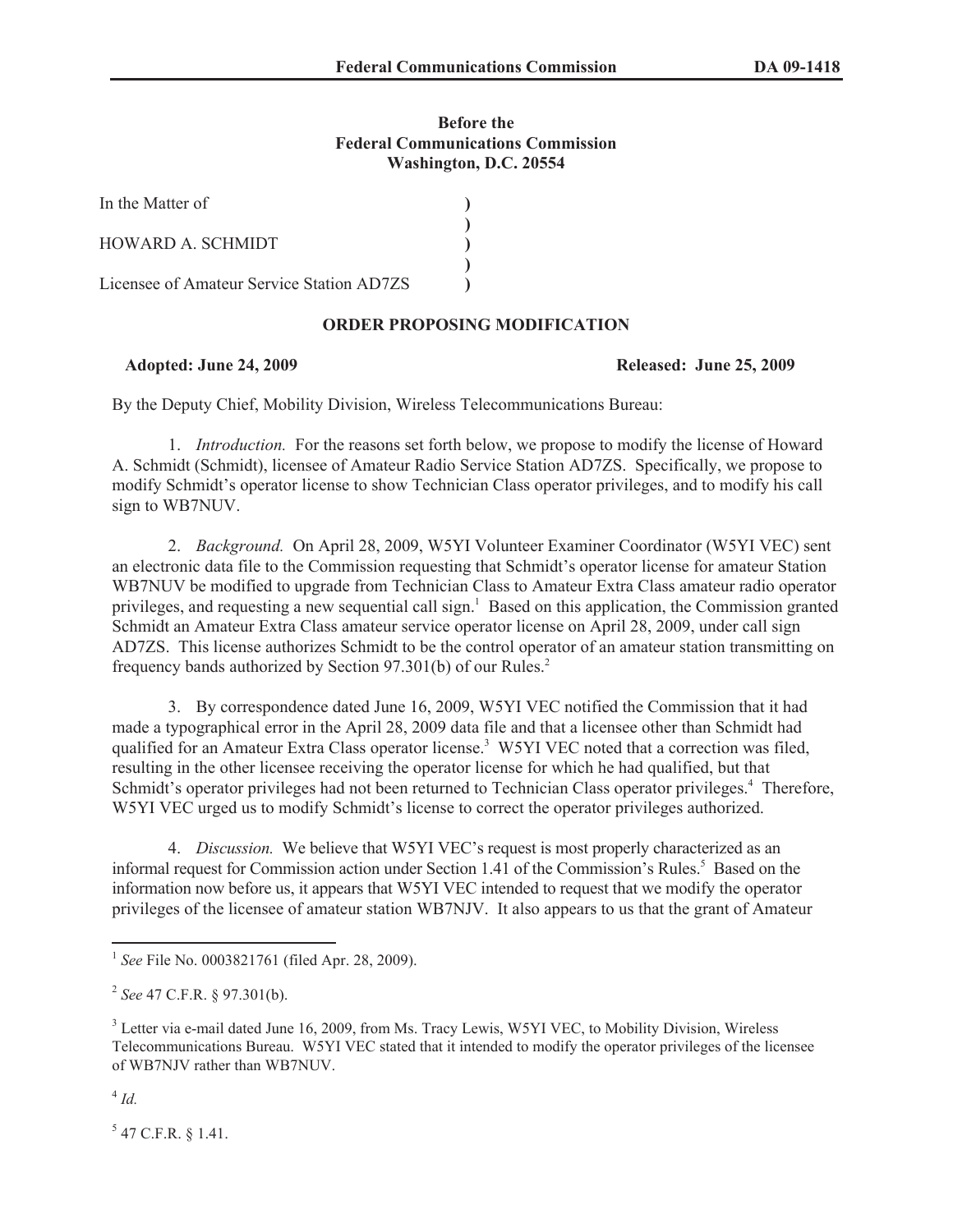Extra Class operator privileges to Schmidt was erroneous because he did not pass the examination necessary to qualify for an Amateur Extra Class operator license. Rather, he appears to be currently authorized to operate with Amateur Extra Class operator privileges due to a typographical error made during the application process.

5. We believe that Section 316(a)(1) of the Communications Act of 1934, as amended, provides the appropriate vehicle for resolving this matter.<sup>6</sup> Section 316(a) permits the Commission to modify a station license if the action will promote the public interest, convenience, and necessity.<sup>7</sup> We believe that a modification of the license for amateur station AD7ZS to replace Amateur Extra Class operator privileges with Technician Class operator privileges and replace call sign AD7ZS with call sign WB7NUV is appropriate.

6. In accordance with Section 1.87(a) of the Commission's Rules,<sup>8</sup> we will not issue a modification order until Schmidt has received notice of our proposed action and has had an opportunity to file a protest. To protest the modification, Schmidt must, within thirty days of the release date of this *Order Proposing Modification*, submit a written statement with sufficient evidence to show that the modification would not be in the public interest. The protest must be filed with the Office of the Secretary, Federal Communications Commission, 445 Twelfth Street, S.W., Room TW-A325, Washington, D.C. 20554.<sup>9</sup> If no protest is filed, Schmidt will have waived his right to protest the modification and will be deemed to have consented to the modification.

7. *Conclusion.* For the reasons stated above, we conclude that the grant of Amateur Extra Class amateur radio operator privileges was improper. Accordingly, we propose to modify the amateur service operator license for amateur station AD7ZS by replacing Amateur Extra Class operator privileges with Technician Class operator privileges, and replacing call sign AD7ZS with call sign WB7NUV.

8. ACCORDINGLY, IT IS PROPOSED, pursuant to Sections 4(i) and 316(a) of the Communications Act of 1934, 47 U.S.C. §§ 154(i), 316, and Section 1.87 of the Commission's Rules, 47 C.F.R. § 1.87, that the license of Howard A. Schmidt for amateur service Station AD7ZS BE MODIFIED by replacing Amateur Extra Class operator privileges with Technician Class operator privileges, and replacing call sign AD7ZS with call sign WB7NUV.

9. IT IS FURTHER ORDERED that this *Order Proposing Modification* shall be sent by certified mail, return receipt requested, to Mr. Howard A. Schmidt, 26638 S.E. 146<sup>th</sup> St., Issaquah, WA 98027.

7 *Id*.

 $847$  C.F.R. § 1.87(a).

<sup>9</sup> The address for FCC locations should be used only for documents filed by United States Postal Service first-class mail, Express Mail, and Priority Mail. Hand-delivered or messenger-delivered documents for the Commission's Secretary are accepted only at our new location at 236 Massachusetts Avenue, N.E., Suite 110, Washington, D.C. 20002. Other messenger-delivered documents, including documents sent by overnight mail (other than United States Postal Service, Express Mail, and Priority Mail) should be addressed for delivery to 9300 East Hampton Drive, Capitol Heights, MD 20743. *See* FCC Announces a New Filing Location for Paper Documents and a New Fax Number for General Correspondence, *Public Notice*, 16 FCC Rcd 22165 (2001).

 $6$  47 U.S.C. § 316(a)(1).